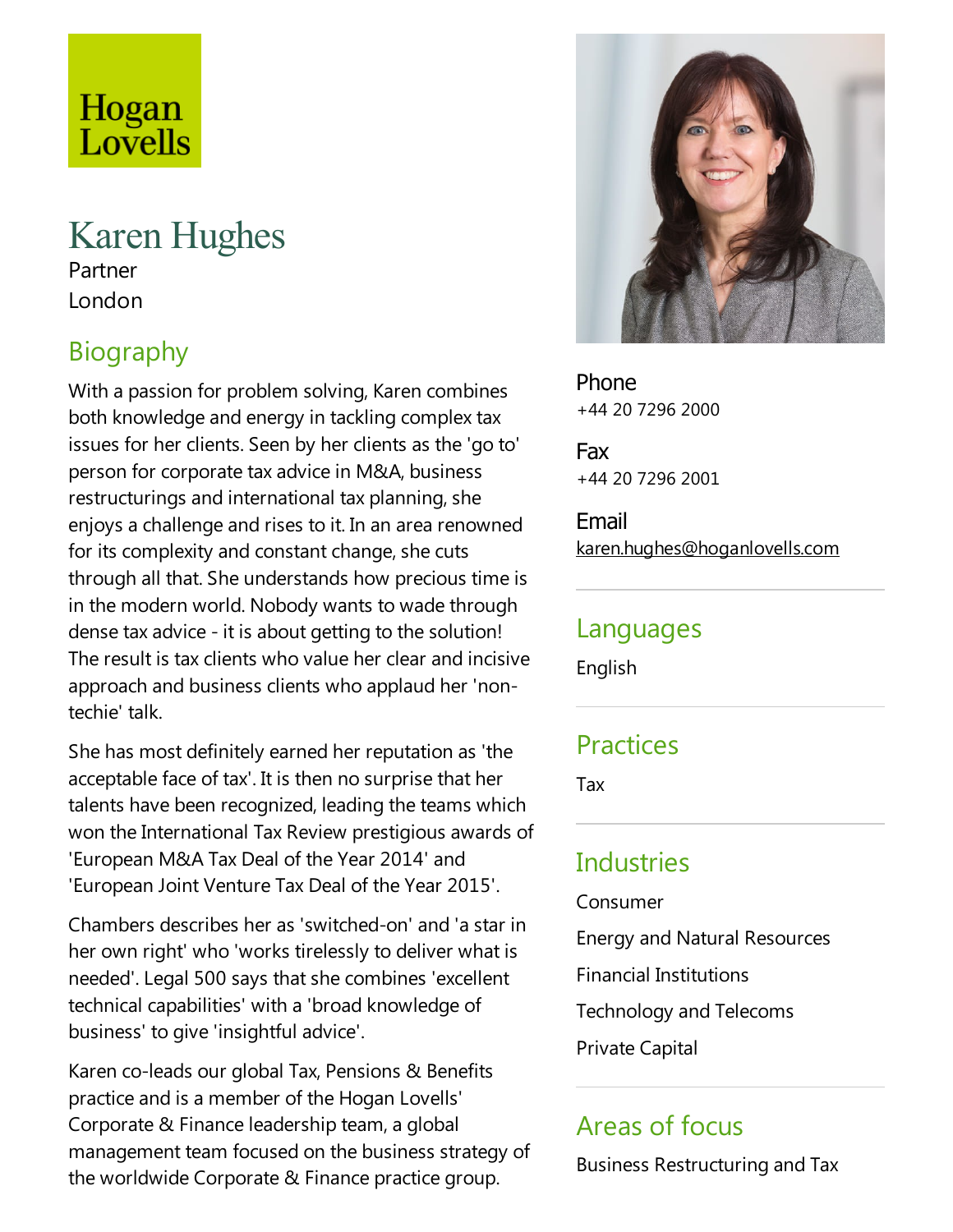#### Representative experience

SABMiller on the A\$11.5bn acquisition of Fosters and its US\$1.9bn strategic alliance with Anadolou Efes.

Straumur-Burdaras Investment Bank on the €2.3bn restructuring of creditor claims pursuant to an Icelandic court-approved composition agreement.

CH2M Hill on its £123m recommended acquisition of Halcrow Holdings Ltd.

Rift Acquisitions Ltd on the £1.2bn acquisition of three UK water businesses from Veolia Environment.

Christian Salvesen on its £254m recommended takeover by Groupe Nobert Dentressangle.

Kodak Pension Plan on the US\$650m acquisition of the Rockford and Walden businesses from the Kodak Group.

Liberty Global on the disposal of its international content division, Chellomedia, to AMC Networks Inc. for \$1bn.

Advised HC2 Holdings, Inc. on the US\$250m sale of Global Marine Group, an offshore engineering services provider of which HC2 indirectly owned approx. 73%, to J.F. Lehman & Co.

### Awards and rankings

- Hall of Fame, Corporate Tax, Legal 500, 2020
- Tax, Chambers UK, 2020

#### Latest thinking and events

- **Press Releases** 
	- **Hogan Lovells announces new Board appointments**
- **Press Releases** 
	- $\blacksquare$  Hogan Lovells advises Clipper Logistics on its £1bn takeover by GXO Logistics
- **Press Releases** 
	- **Hogan Lovells advises on Patron Capital Partners'** disposal of Punch Pubs & Co to Fortress Investment Group

International Tax Planning

M&A and Tax

Stamp Tax

Value Chain Optimization

#### Education and admissions

#### Education

LL.B., University of Manchester

M.Phil., University of Manchester